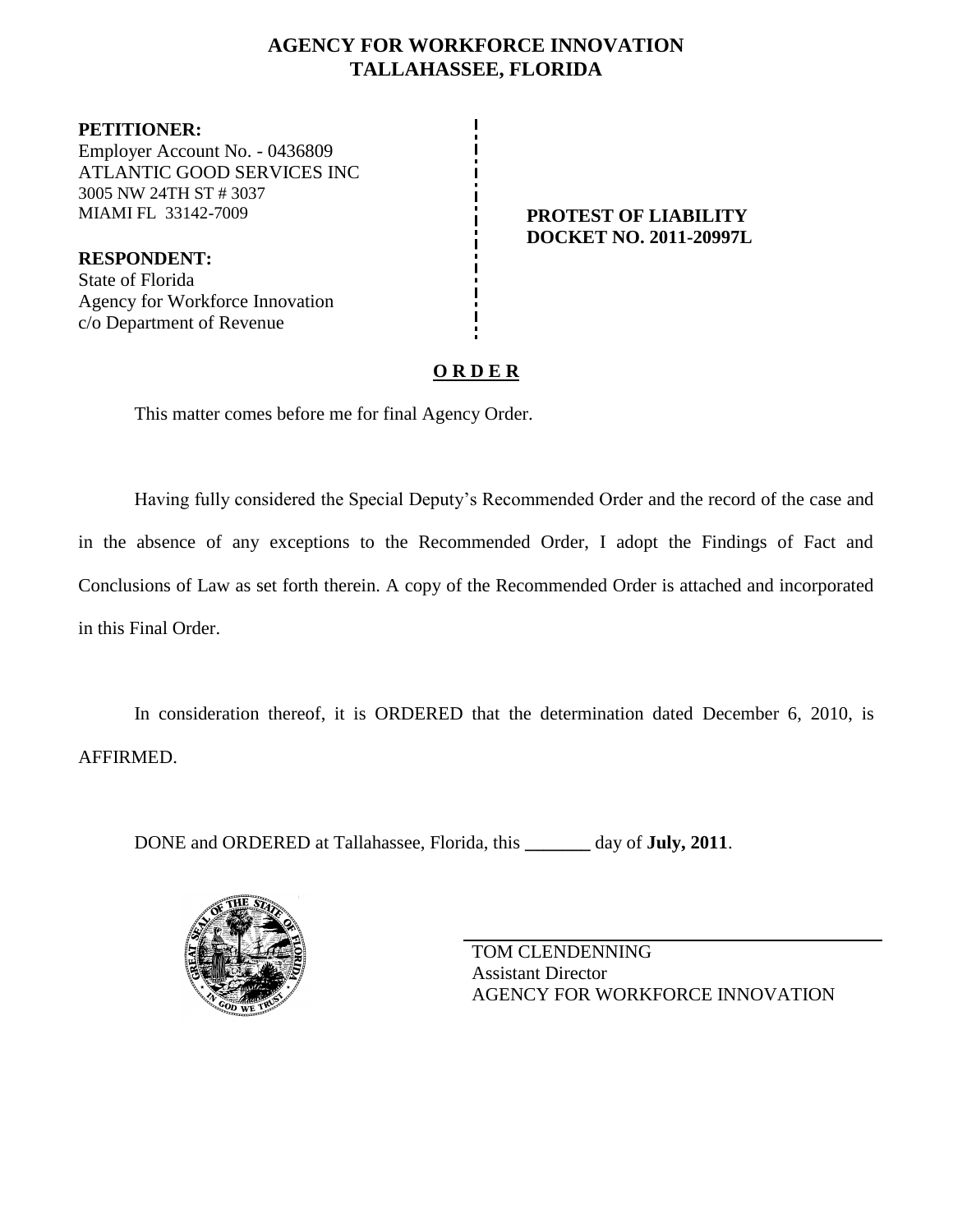### **AGENCY FOR WORKFORCE INNOVATION Unemployment Compensation Appeals**

MSC 345 CALDWELL BUILDING 107 EAST MADISON STREET TALLAHASSEE FL 32399-4143

### **PETITIONER:**

Employer Account No. - 0436809 ATLANTIC GOOD SERVICES INC ATTN: CARY SANCHEZ 3005 NW 24TH ST # 3037 MIAMI FL 33142-7009

#### **PROTEST OF LIABILITY DOCKET NO. 2011-20997L**

# **RESPONDENT:** State of Florida

Agency for Workforce Innovation c/o Department of Revenue

# **RECOMMENDED ORDER OF SPECIAL DEPUTY**

TO: Assistant Director Agency for Workforce Innovation

This matter comes before the undersigned Special Deputy pursuant to the Petitioner's protest of the Respondent's determination dated December 6, 2010.

After due notice to the parties, a telephone hearing was held on March 23, 2011. The Petitioner's vice president appeared and testified at the hearing. The Joined Party did not appear at the hearing. A tax specialist II appeared and testified on behalf of the Respondent.

The record of the case, including the recording of the hearing and any exhibits submitted in evidence, is herewith transmitted. Proposed Findings of Fact and Conclusions of Law were not received.

### **Issue:**

Whether services performed for the Petitioner by the Joined Party constitute insured employment, and if so, the effective date of liability, pursuant to Section 443.036(19), 443.036(21); 443.1216, Florida **Statutes.** 

### **Findings of Fact:**

- 1. The Petitioner is a corporation, incorporated in 1976 for the purpose of running a trucking company.
- 2. The Joined Party performed services for the Petitioner as a driver from approximately 2004 through 2009. The Joined Party applied for work with the Petitioner. The Joined Party was required to have his driver's license approved by the Petitioner's insurance company.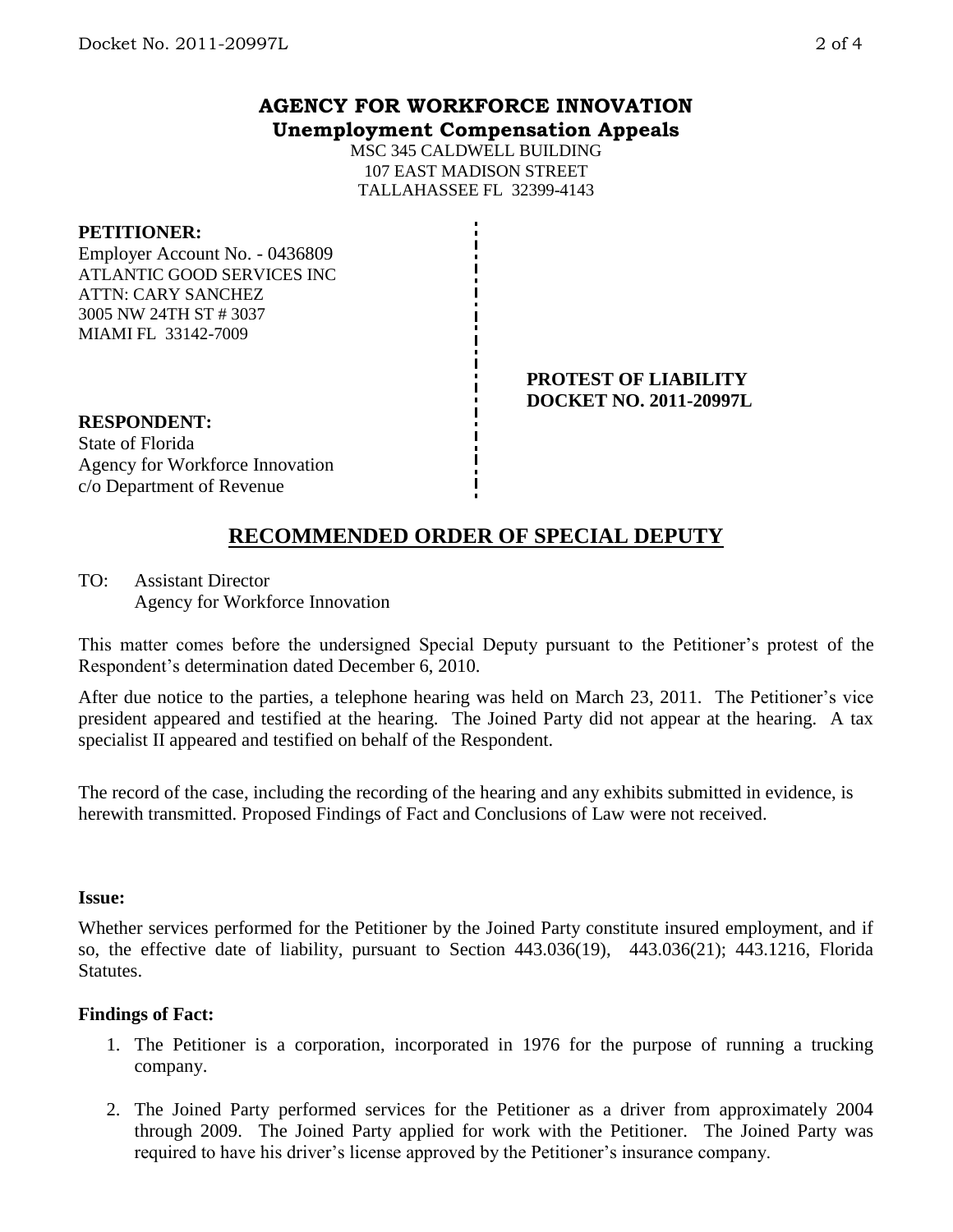- 3. The Joined Party was required to report to work each morning at 7 am. The Petitioner would dispatch drivers to specific jobs as work became available. The Joined Party would be instructed where and what containers were to be picked up for the work.
- 4. The Petitioner issued warnings to the Joined Party at times due to the Joined Party's failure to report to work.
- 5. The Joined Party was paid by the trip. The amount paid depended upon the distance involved. The rates were established by the Petitioner. The Joined Party was paid weekly. The Petitioner did not hold the Joined Party's checks.
- 6. The Joined Party used a vehicle provided by the Petitioner. The vehicle had the Petitioner's logo and address on the side. The Joined Party was not responsible for paying insurance or fuel costs for the vehicle. The Petitioner provided money to the Joined Party for the paying of tolls.
- 7. The Joined Party was required to report in when picking up the load, when dropping off the load, and at the conclusion of the work day.
- 8. The Joined Party was not allowed to use the vehicle for personal business.

### **Conclusions of Law:**

- 9. The issue in this case, whether services performed for the Petitioner constitute employment subject to the Florida Unemployment Compensation Law, is governed by Chapter 443, Florida Statutes. Section 443.1216(1)(a)2., Florida Statutes, provides that employment subject to the chapter includes service performed by individuals under the usual common law rules applicable in determining an employer-employee relationship.
- 10. The Supreme Court of the United States held that the term "usual common law rules" is to be used in a generic sense to mean the "standards developed by the courts through the years of adjudication." United States v. W.M. Webb, Inc., 397 U.S. 179 (1970).
- 11. The Supreme Court of Florida adopted and approved the tests in 1 Restatement of Law, Agency 2d Section 220 (1958), for use to determine if an employment relationship exists. See Cantor v. Cochran, 184 So.2d 173 (Fla. 1966); Miami Herald Publishing Co. v. Kendall, 88 So.2d 276 (Fla. 1956); Magarian v. Southern Fruit Distributors, 1 So.2d 858 (Fla. 1941); see also Kane Furniture Corp. v. R. Miranda, 506 So.2d 1061 (Fla. 2d DCA 1987).
- 12. Restatement of Law is a publication, prepared under the auspices of the American Law Institute, which explains the meaning of the law with regard to various court rulings. The Restatement sets forth a nonexclusive list of factors that are to be considered when judging whether a relationship is an employment relationship or an independent contractor relationship.
- 13. 1 Restatement of Law, Agency 2d Section 220 (1958) provides:
	- (1) A servant is a person employed to perform services for another and who, in the performance of the services, is subject to the other's control or right of control.
	- (2) The following matters of fact, among others, are to be considered:
		- (a) the extent of control which, by the agreement, the business may exercise over the details of the work;
		- (b) whether or not the one employed is engaged in a distinct occupation or business;
		- (c) the kind of occupation, with reference to whether, in the locality, the work is usually done under the direction of the employer or by a specialist without supervision;
		- (d) the skill required in the particular occupation;